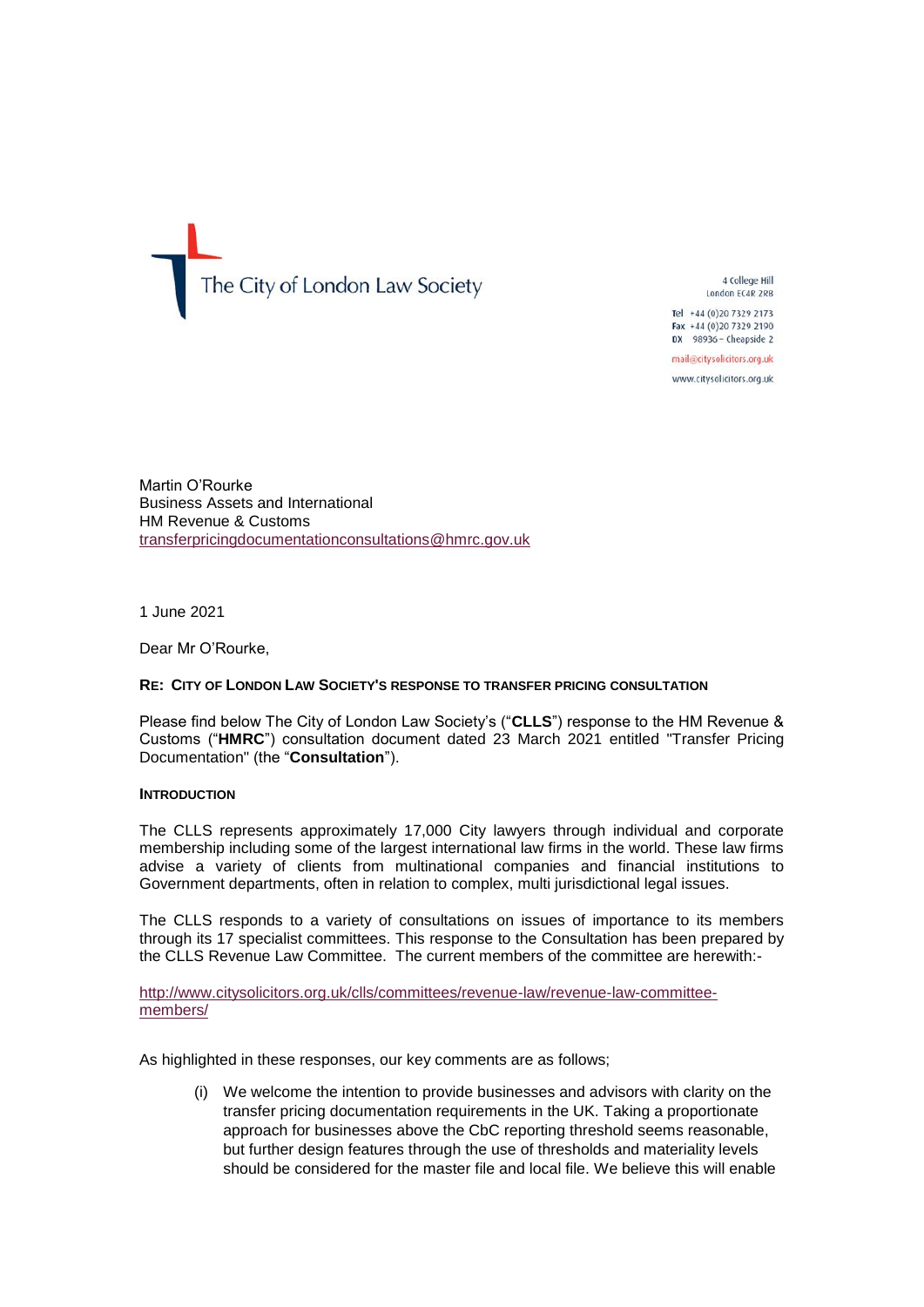the requirement to appropriately target MNE groups which have a substantial number, value or high risk nature of intragroup transactions relating to their UK operations, aligned to HMRC's risk-based approach.

- (ii) The UK transfer pricing documentation requirements could be aligned to the OECD Action 13 report whilst providing taxpayers with the discretion and flexibility to apply these as appropriate to the specific facts and circumstances of the MNE group (e.g. format as well as content including at an entity level, country level for the local file etc.) Requirements which go beyond and deviate from the Action 13 requirements such as an evidence log or additional information will significantly increase the compliance cost, resource and time burden for taxpayers disproportionately to any potential benefit envisaged. Furthermore, HMRC's existing risk-based approach should be factored into the design of the transfer pricing documentation requirements focussing on substance rather than form which will enable taxpayers to minimise time spent on irrelevant, insignificant or immaterial areas and help HMRC obtain the right information for each taxpayer.
- (iii) Further insights are required to articulate the purpose and benefit (quantitative and qualitative) to taxpayers and HMRC by introducing an IDS filing requirement and how this aligns with the desire for the UK to become a competitive business location post Brexit through reducing unnecessary compliance and administrative requirements. Through information exchange and other tax legislation implemented in the last five years, HMRC already has access to an unprecedented level of information about businesses. We don't think taxpayers should be required to provide an excessive amount of information at the compliance stage where UK businesses are already required to fulfil their obligations under the self-assessment regime.
- (iv) The administrative burden of the IDS like its international comparators is significant for businesses. Instead of imposing more obligations, a clearer, wellfunctioning transfer pricing documentation system which provides quantitative and qualitative descriptions of an MNE group's transfer pricing policies would arguably be a more effective tool and displace the need for a potential IDS.

Our response below reflects our own concerns on the proposals being considered under the Consultation, as well as those expressed by our clients during discussions.

- 1. **Do you agree that most MNE groups within the CbC reporting regime will already routinely be preparing master files to comply with the OECD's standardised approach and to comply with transfer pricing documentation requirements in other countries?**
	- (A) We consider that most MNE groups within the CbC reporting regime (group revenues greater than EUR 750 million) will likely already be preparing master files where they have a presence in countries which have incorporated the OECD's standardised transfer pricing documentation approach concluded in the Action 13 report into their local legislation.
	- (B) We note however that the OECD Guidelines only provide a threshold for the CbC reporting regime and not for the master file and local file requirements.
	- (C) In addition, it is important to highlight scenarios where an MNE group within the CbC reporting regime may not routinely prepare a master file namely:
		- (1) The MNE group has only exceeded the group revenues threshold for CbC reporting in the prior financial year and therefore has only recently become of a sufficient size in their view to consider the preparation of a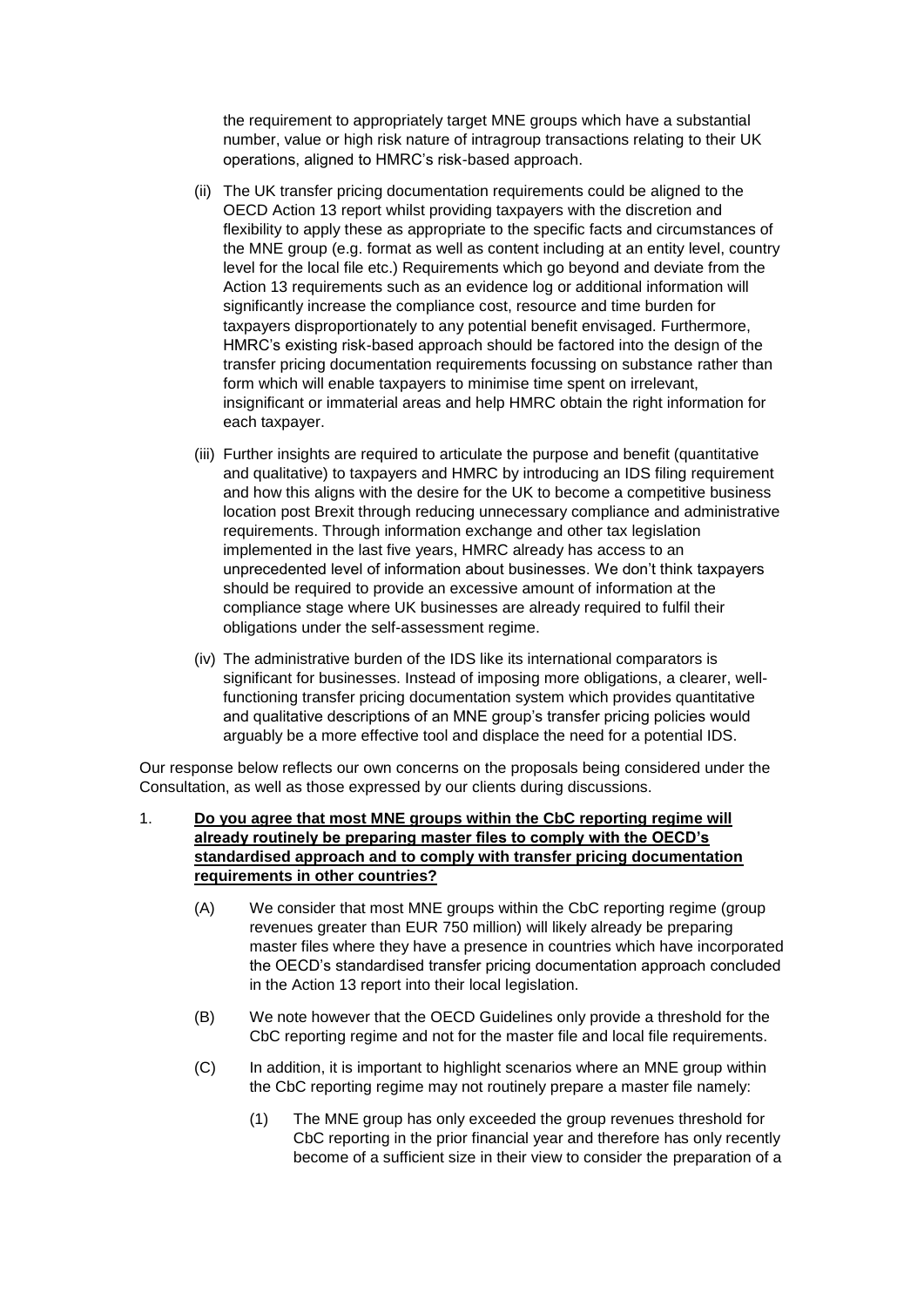master file (assuming the MNE group was not required to prepare the master file in its other countries of operation);

(2) The MNE group may have a substantial presence in countries where a master file is not required to comply with transfer pricing documentation requirements. For example, the US sets out its principal documents for penalty protection for transfer pricing adjustments under regulations 6662 which does not require the preparation of a master file.

# 2. **In the event that a MNE reports that the group does not maintain a master file or that the master file is not within the power of possession of the MNE, what steps could be taken to ensure equality of treatment?**

- (A) Depending on the location of operation, in our view, MNE groups which do not maintain a master file may already have a transfer pricing documentation report in accordance with the OECD's pre-Action 13 format or local requirements (e.g. US) which may contain group-level information prescribed in a master file. In such cases, it may be expedient for HMRC to accept these reports as a substitute for a master file. The substance of the analysis is arguably more important than the format.
- (B) We consider that HMRC should assess whether the master file is 'reasonably required' in the course of their enquiries and exhaust all possible alternative ways of receiving this information from MNE groups if the master file is not within their power of possession. We do not consider the master file should be treated differently to other documents requested by HMRC to assess the MNE group's tax position if it is 'reasonably required'.

#### 3. **Do you agree that any new master file requirement should apply only to MNEs within CbC reporting groups?**

- (A) We believe the suggested criteria could be considered a proportionate approach to addressing the new master file requirements subject to the following comments.
- (B) For MNE groups which operate as insurers and asset managers, the insurance entities in an MNE group are often the largest investor in an MNE group's funds in its asset management division of the business. For CbC reporting purposes, the insurance entities may consolidate funds and underlying investments funds. However, they do not act as related parties as there are other third party investors in the funds and hence are diversely owned. Accordingly, we are of the opinion that the master file requirement should apply only to the corporate group in these situations, excluding the funds.
- (C) In our experience, MNE groups which exceed the CbC reporting threshold but do not have large values of cross-border intragroup transactions (e.g. those with a decentralised operating model or those predominantly operating domestically) may not have the internal tax team resources or have transactions of material value and significance to justify the preparation of a master file. In these circumstances we recommend thresholds or parameters to ease the compliance burden for such MNE groups. For example, this could include de minimis thresholds for transactions with UK entities to identify and exclude qualifying MNE groups from the master file requirement in the UK (similar to those referred to in our response to question 8 below). This aligns with HMRC's existing risk-based approach.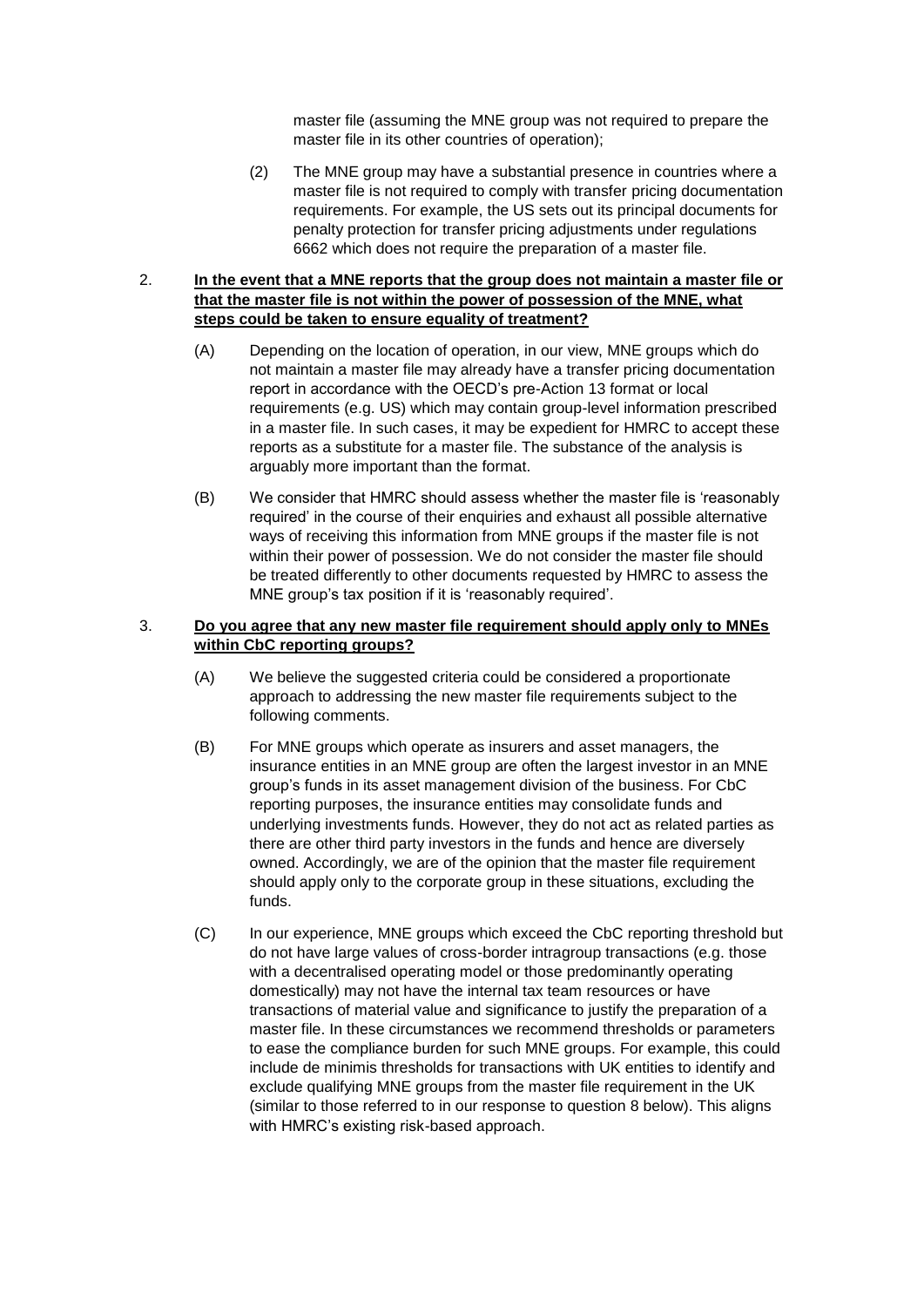# 4. **The government would welcome observations on the extent to which local file requirements align with transfer pricing documentation which MNEs already routinely maintain.**

- (A) In our experience, for MNEs above the CbC reporting regime threshold, many will have produced local files for other jurisdictions or local file templates which could be utilised to prepare a UK local file. This is particularly relevant for countries in Europe.
- (B) Nevertheless, the approach taken by MNEs varies considerably and depends on numerous factors such as the countries of operation, stage of business (e.g. start-up, fast growth phase or established) and the size and nature of transactions. Some businesses either do not have the financial system capability or the tax team resource to assimilate all intragroup transaction data required for the local file format. In other cases, UK entities in the group may only provide routine support services and therefore, some information required under the local file (e.g. key competitors etc.) may not be relevant for the business.
- (C) Where an MNE group is UK headquartered with substantial operations in the UK, there may be significant duplication in the content of a master file and a UK local file. Therefore to manage time and costs, the MNE group may only have one of these documents, prepare a combined local file for all UK based entities or a single report combining and consolidating the master file and local file requirements.

# 5. **The government invites comments on the possibility of issuing further practical guidance about local file documentation, including the possible requirement to maintain an evidence log or similar appendix.**

- (A) Whilst we welcome the clarity local file documentation requirements would bring to taxpayers and advisors for compliance with UK transfer pricing documentation rules, we believe taxpayers should be given discretion as to how they present their transfer pricing arrangements in the UK as long as the focus is on substance over form and it aligns with the purpose of the exercise. For example, this includes whether taxpayers choose to do so by preparing a local file on an entity by entity basis, an overall country basis or grouping certain transactions in a way which best represents the transfer pricing position rather than having to adhere to prescriptive and detailed requirements. This would enable taxpayers to take a proportionate and appropriate approach for the MNE group, factoring in HMRC's existing riskbased approach into requirements in a practical and effective way.
- (B) The introduction of an evidence log similar to that required under the Profit Diversion and Compliance Facility ("PDCF") will significantly increase the compliance burden for MNE groups beyond the requirements under the OECD Action 13 local file. We don't think taxpayers should be required to provide an excessive amount of information however, enough information should be provided to assist HMRC with their understanding of the process and information used to prepare the local file.
- (C) Furthermore, the OECD's Base Erosion and Profit Shifting Project brought together numerous jurisdictions to achieve consensus on the best format and content for preparing transfer pricing documentation which would assist taxpayers and tax authorities internationally. This should be respected and we see no clear rationale for justifying an approach to extend these requirements in the UK beyond the Action 13 recommendations.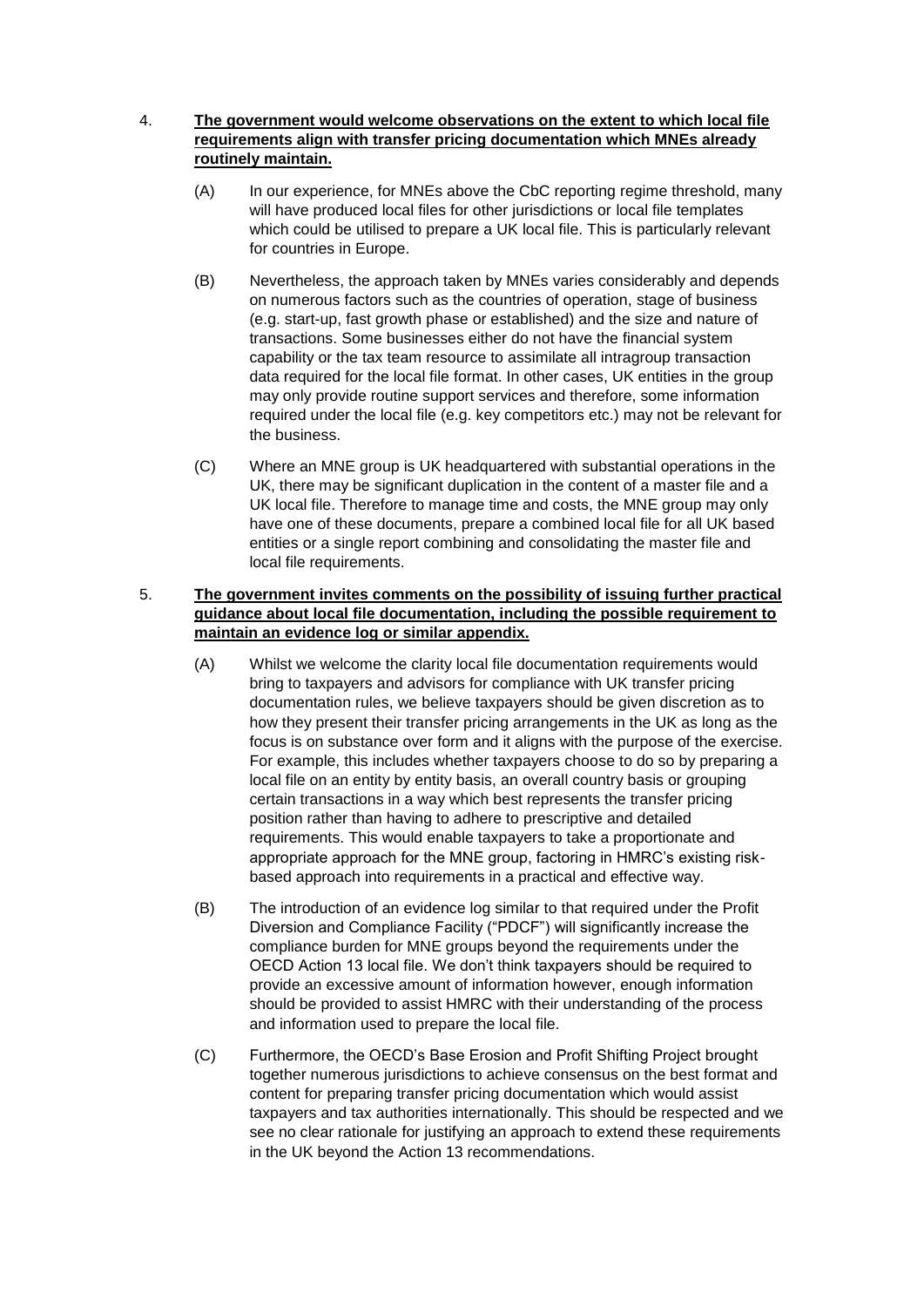- (D) Accordingly, we request further clarity on the purpose of the evidence log in the context of a local file (rather than under the PDCF) and how this would benefit HMRC and taxpayers in the process of compliance. Many UK headquartered MNE groups will have a relationship with a Customer Compliance Manager ("CCM") who they meet regularly and has an understanding of the MNE group's business and transfer pricing risks. How would an evidence log assist HMRC in this situation?
- (E) We note that some of the components of a local file are objective, factual information such as intragroup agreements, transaction values, financial statements, organisational and reporting line charts etc. and therefore we do not expect these to be addressed separately in an evidence log.
- (F) Whilst we challenge the need for such a requirement for the reasons outlined above, if it is considered, we strongly believe the approach for MNEs should be proportionate and not overly burdensome. For example;
- (G) An evidence log shouldn't be a "requirement" but instead a guideline for taxpayers to include such information depending on their facts and circumstances to best articulate the rationale and support for their transfer pricing position.
- (H) An evidence log could be limited to MNEs with complex, high risk transactions.
- (I) The format and content of the evidence log could be at the discretion of the taxpayer who has an understanding of the information available. This is further supported by the fact the UK corporation tax regime is based on selfassessment by the taxpayer and therefore, the taxpayer is required to collate and use the appropriate evidence to support their tax position.
- (J) A simple summary of the number of business people involved and in what capacity to prepare the local file (e.g. finance input, functional interview date / participant etc.) could be provided.
- (K) Some MNE groups may retain meeting notes of functional analysis interviews with business people and therefore these can be provided, if necessary. However, others may decide to directly capture this information in the functional analysis in the local file to make the process more cost and time efficient where documentation is produced internally and/or by advisors. In this case, a summary of the process and participants would be more appropriate.
- (L) Copies of emails and logs of correspondence on information relating to the services used to produce the local file would be practically infeasible for MNE groups who do not have the systems capabilities and overly time consuming for resource constrained internal tax teams to manage. This would cause great difficulty in practice and arguably we believe this is excessive for filing purposes outside the context of an enquiry. Therefore, we do not think such a requirement in the form of an evidence log would be reasonable.

### 6. **Do you think that reporting MNEs within the scope of the CbC reporting regime to maintain a local file is proportionate?**

- (A) We believe the suggested criteria could be considered a proportionate approach to addressing the local file requirements subject to the same comments outlined in our response to question 3.
- (B) Requiring all MNEs above the Small and Medium sized Enterprise ("SME") threshold to prepare a local file will significantly increase compliance burdens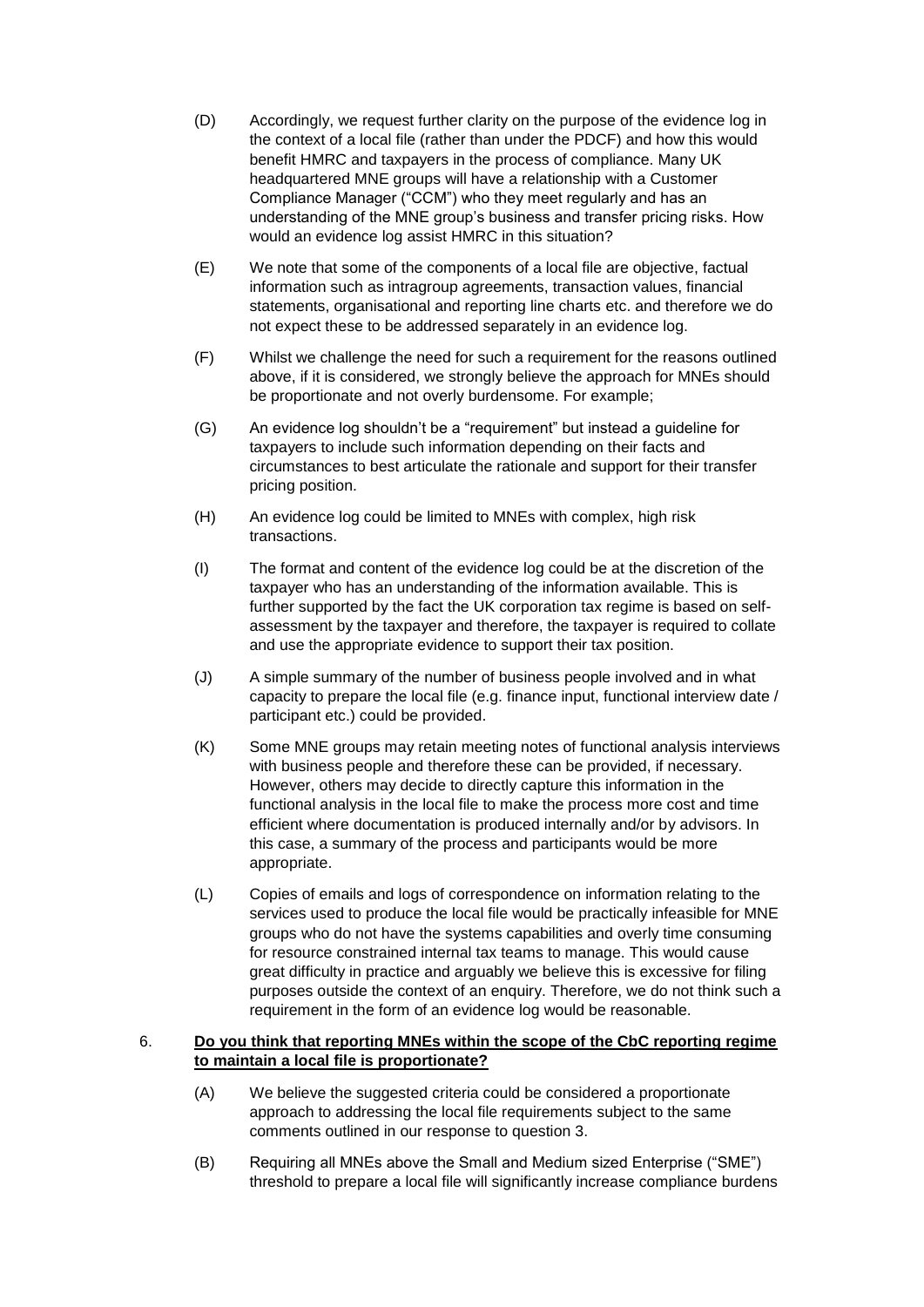for businesses with minimal or simpler cross border transactions, decentralised models or a substantial presence in countries which do not follow the master file / local file format (e.g. US, Brazil etc.). For these MNEs, it could be very time consuming to gather the detailed and prescriptive list of financial, transaction, reporting line and organisational data and descriptions under the local file requirements. As mentioned previously, the UK transfer pricing documentation requirements should continue to focus on substance over form and reflect HMRC's risk-based approach by design.

# 7. **Do you agree that 30 days is an appropriate timescale for production of the master file and local file?**

- (A) We broadly agree that 30 days is a reasonable timescale for the production of the master file and the local file for MNE groups above the CbC reporting threshold.
- (B) We recommend considering extensions and/or the option to increase the request period based on the circumstances (as agreed between HMRC and the taxpayer). Overall, this would bring the UK in line with other OECD countries, which generally have request periods of 30 days, up to 60 days.

# 8. **Which metrics would be appropriate to determine de minimis thresholds?**

- (A) We believe it is important to design de minimis thresholds to ensure the local file requirements are proportionate and relevant for MNE groups. From our experience, this is the most effective way for MNE groups to manage requirements, and ensures the transaction and the UK group entity are of a material size to prepare a local file. These could include:
	- (1) Thresholds which are proportionate to the UK entity's results such as calculating total revenues of the UK entity above/below a percentage of the group revenue to determine whether a local file is required for the UK entity.
	- (2) Using the data in the CbC report to understand the characterisation, financial profile and employees of UK entities to assist with adopting a targeted and risk-based approach.
	- (3) Intragroup transaction values as a percentage of the cost base, revenue base, total profit etc. of the UK entity to assist MNE groups to focus their compliance resources on the most material intragroup transactions.
	- (4) De minimis values for intercompany transactions e.g. below £20,000 or £50,000 etc. which do not need to be analysed in the local file.
	- (5) Group cost recharges including pass through payments and allocations where a single group entity has incurred third party costs on-behalf of others which are not subject to transfer pricing.

#### 9. **If a MNE consider all its transaction to be not material, should that mean the MNE is (i) required to submit an annual declaration to that effect or (ii) obliged to provide a short form local file upon request?**

(A) A short, simple annual declaration appears reasonable and sufficient for these purposes. We do, however, have a few questions on what this simple annual declaration would look like and how it would work which need further consideration;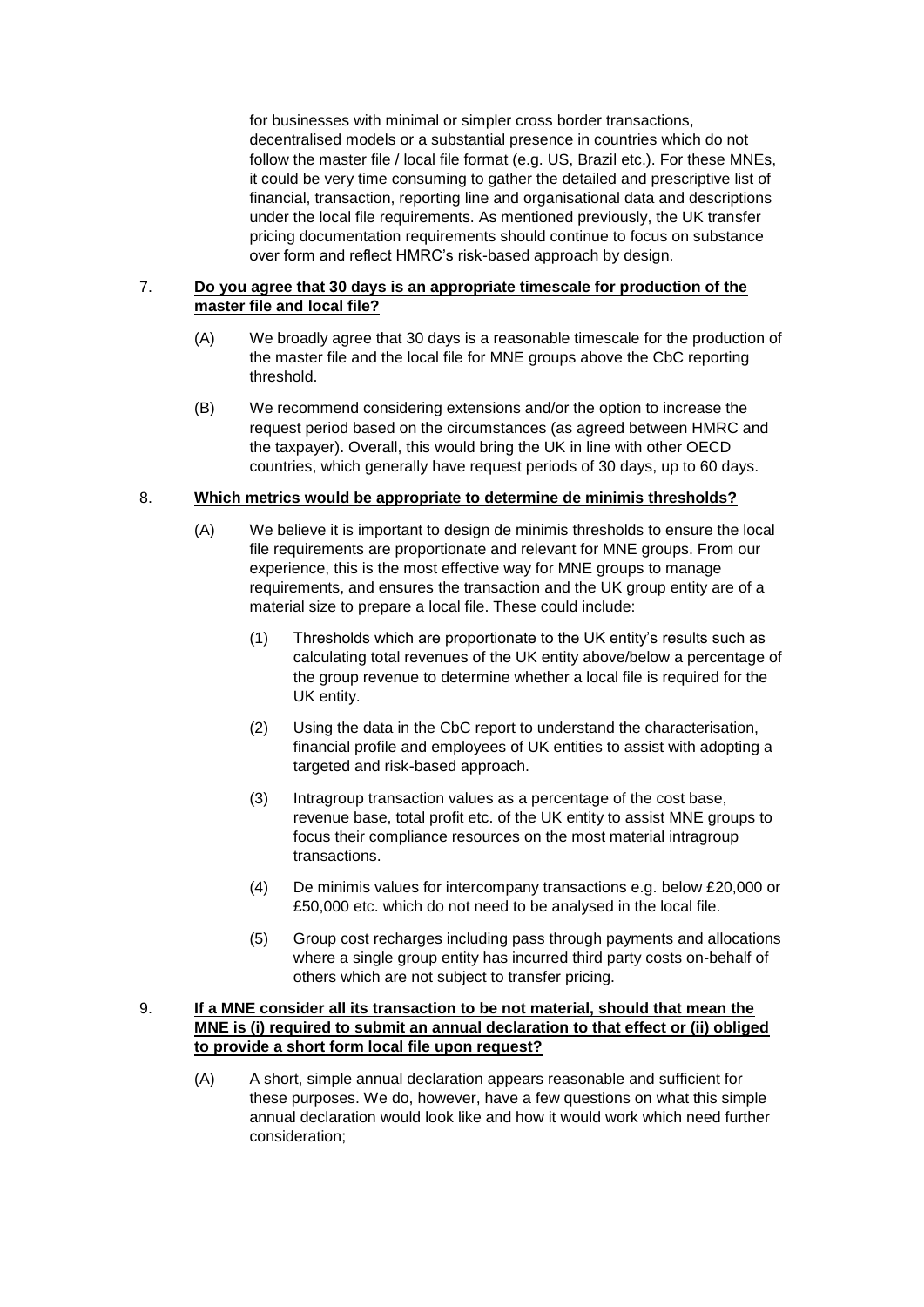- (B) A single tick box on the corporation tax return filed annually to confirm the MNE doesn't consider any of its transactions to be material in line with the de minimis thresholds (outlined in question 8 above)?
- (C) Are further details beyond a single tick box on the corporation tax return required if by virtue of the annual declaration, HMRC does not need to allocate more resources to these MNE groups?
- (D) Can the taxpayer retain the necessary evidence to justify this as per the selfassessment requirement?
- (E) If more details are required, what would this include and how would this be helpful to HMRC and the taxpayer? In this case, is the alternative a short one page format to be submitted to a HMRC mailbox at the time of filing the tax return?
- (F) Should a short annual declaration be prepared, retained on file and submitted to HMRC only on request of the local file which will be easier to manage for all?
- (G) From our experience, we consider a short form local file to create an additional layer of unnecessary complexity in terms of format, content and requirements for all and would go against the principle of taking a proportionate approach to UK transfer pricing compliance requirements where an MNE's transactions were not considered material.

#### 10. **With regard to the proposals in this chapter, the government would welcome any other observations, comments or suggestions.**

- (A) To ensure the master file and local file transfer pricing documentation requirements in the UK stay true to HMRC's risk based approach and are proportionate to business facts and circumstances, we suggest the following are considered:
	- (1) Defined thresholds and de minimis levels linked to the size of the UK entity's financials to ensure MNE groups are not disproportionately burdened by the requirements.
	- (2) Guidance to reiterate discretion and flexibility for taxpayers to present their transfer pricing arrangements as they consider appropriate focussing on the content as well as the format at a country level, combined transaction level or other approach within the parameters set by the OECD Action 13 requirements. This ensures HMRC's existing risk-based approach is factored into the design of the transfer pricing documentation requirements. The proposed requirements may also provide an opportunity to collate other existing guidance on transfer pricing documentation through the PDCF and international tax manuals in a single place aligning messaging to the legal requirement for UK documentation compliance and making it easier to refer to.
	- (3) We note that countries such as Australia have introduced "safe harbours" for certain transactions which have simplified record-keeping requirements or highlighted those which they consider to be high risk. This has helped taxpayers to focus their efforts on transactions which may be subject to greater scrutiny. We believe introducing similar "safe harbours" could be another effective way for taxpayers to manage compliance requirements and enable HMRC to adopt a targeted approach.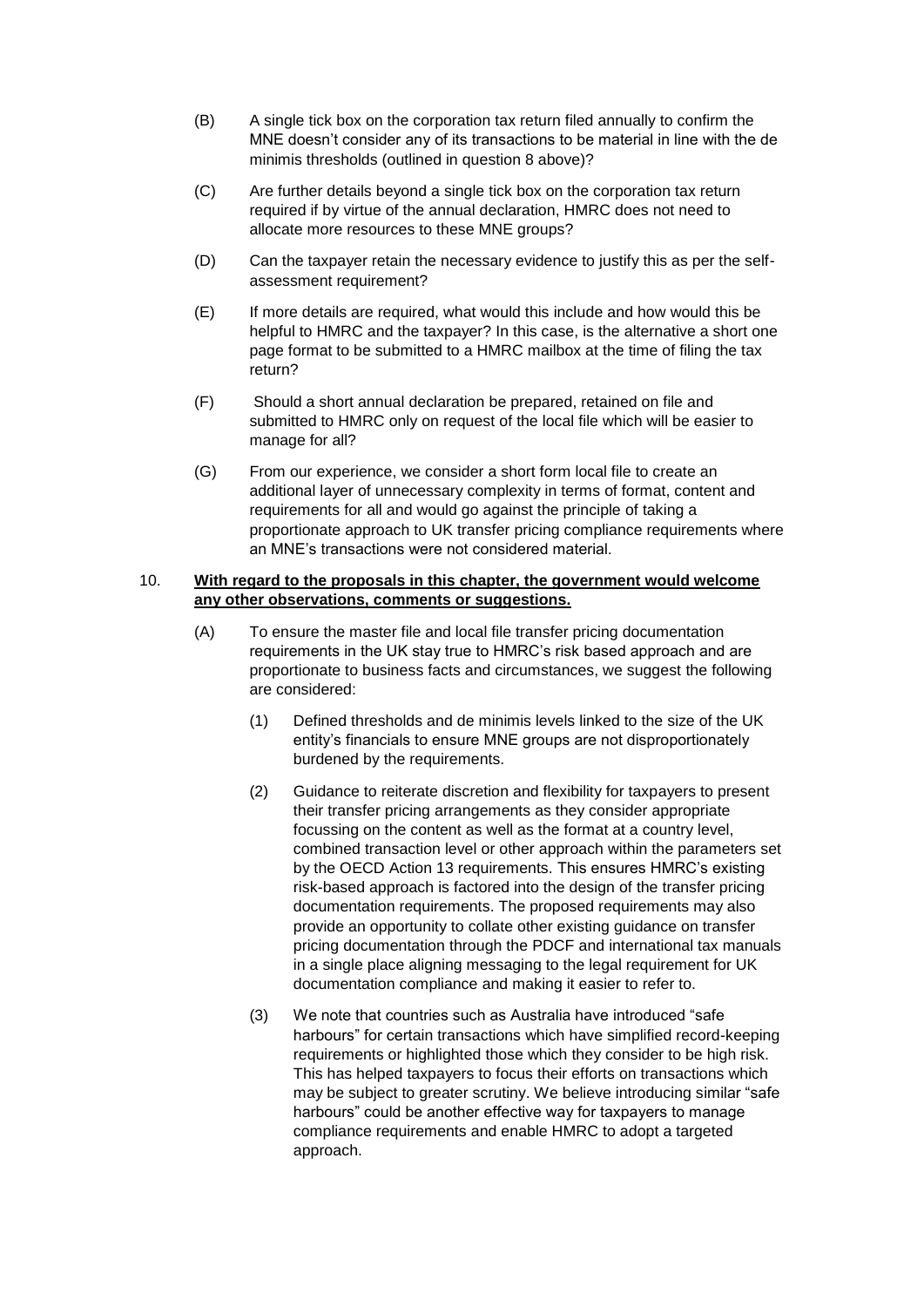- (B) We would welcome confirmation from HMRC that MNE groups would fall within the scope of the master file and local file requirements proposed in the UK by applying the CbC reporting threshold to the previous financial year (i.e. aligned to the CbC reporting regime threshold) rather than the current year.
- (C) We would also appreciate clarification that under HMRC's proposals, MNEs below the CbC reporting threshold do not have a requirement to prepare a master file and local file in the OECD Action 13 format and continue to prepare and maintain transfer pricing documentation in accordance with HMRC's record keeping requirements as appropriate to the facts and circumstances of their business.

### 11. **The government welcomes comments about the extent to which your accounting / reporting system(s) can, or cannot, provide relevant to transfer pricing data and information.**

- (A) In our experience, the ability to record, track, extract, analyse and reconcile transfer pricing data and information varies significantly amongst MNE groups. This is affected by the Enterprise Resource Planning ("ERP") and management reporting systems used across the organisation, the industry of the MNE and the resources of internal tax and finance teams.
- (B) The implementation of the CbC reporting regime for MNE groups above the EUR 750m threshold was challenging for many. We can only extrapolate the potentially greater difficulties all businesses within the scope of UK transfer pricing legislation would encounter in providing transfer pricing data on a transactional level as being suggested under the IDS. In addition, whilst the approach for financial reporting at an entity or group level may remain reasonably constant from a process perspective, the nature and volume of transactions can significantly change year on year making it difficult for MNE groups to obtain synergies through iteration of the process.
- (C) Our understanding of some of these challenges and steps which we think are important to demonstrate the complexity for MNE groups in complying with a potential IDS filing requirement, include:
- (D) Gathering information from disparate financial databases and systems managed by different internal teams (particularly relevant in a decentralised operating model) requires coordination and time commitment from a number of individuals in the MNE group.
- (E) Understanding and interpreting the definition of a transaction and the values presented by the financial system including ensuring consistency across countries and year-on-year.
- (F) Verifying the accuracy of the information and reconciling positions to financial statements and where these do not tie, maintaining schedules to justify differences. This could be significant if the group has hundreds, thousands if not millions of transactions each year which may need to be analysed manually.
- (G) Identifying the appropriate people in the MNE group to assist as the IDS requirement would border tax, financial reporting compliance and transfer pricing responsibilities. For example, the Head of Tax for a smaller group may be responsible which would be very time and resource intensive to manage.
- (H) Analysing and combining the information into the prescribed format as automation may only be possible for part of or even none of the processes involved in preparing the information.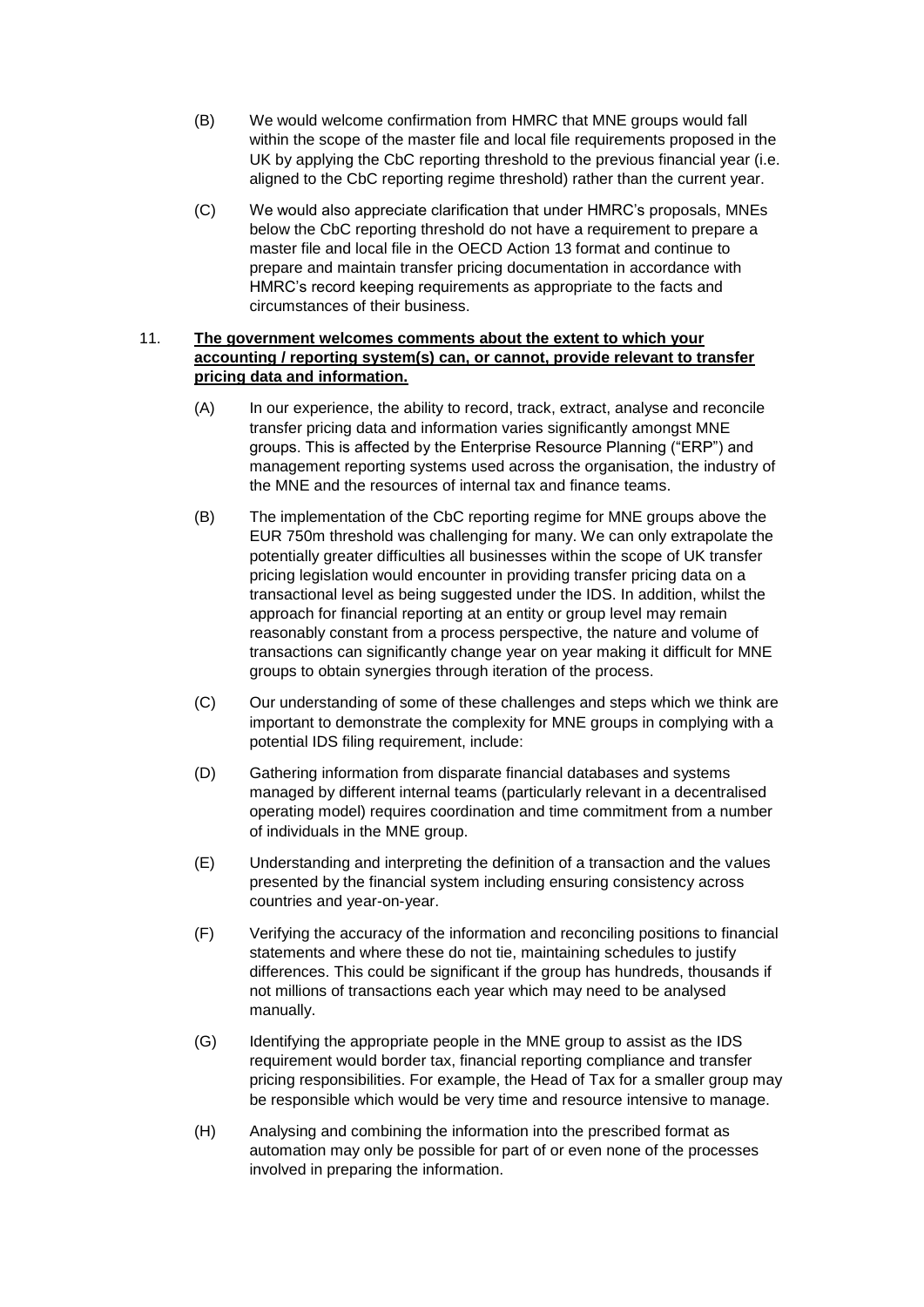(I) Establishing a process which will require multiple stakeholders in the MNE group to undertake the exercise periodically with the appropriate checks and balances.

#### 12. **The government welcomes comments on ideas for appropriate types of data and information which could be requested through an IDS filing requirement.**

- (A) We are of the opinion that a significant level of clarity is required from HMRC to understand how the information submitted under a possible IDS filing requirement will aid HMRC in its risk assessment of taxpayers and focussing its compliance efforts.
- (B) The Consultation references a number of other jurisdictions including Australia, Denmark, Belgium and in our experience others such as Japan and Singapore also have similar requirements. However, it does not outline how these countries have used the IDS style information to assist with targeting their tax authority resources or the quantitative benefits delivered from this compliance exercise.
- (C) Furthermore, there is a significant level of duplication for taxpayers who are required to prepare a local file and a CbC report. We are of the view that the administrative burden of preparing an IDS in addition would be considered disproportionate to the benefit of doing so.
- (D) Arguably, clear and coherent transfer pricing documentation guidance based on the OECD Action 13 requirements in the UK would dispose of the need to prepare an IDS. The local file contains the relevant quantitative information on intragroup transactions including the intragroup payment and receipts for each category of controlled transactions involving the local entity, broken down by tax jurisdiction of the foreign payor or recipient with the qualitative details supporting the transfer pricing method and policy adopted we believe is appropriate and sufficient for a risk assessment.

# 13. **Please provide details of any impacts on administrative burdens which you could anticipate resulting from the introduction of an IDS requirement.**

- (A) Our key observation in respect of the introduction of an IDS filing requirement is that it will lead to a disproportionately onerous administrative burden on the majority of reputable taxpaying businesses in the scope of UK transfer pricing legislation without clear evidence on how this will benefit taxpayers and HMRC.
- (B) We have a number of examples of how businesses are currently cooperating with HMRC across transfer pricing and other tax areas to provide increasing amounts of information:
- (C) Annual reports, statutory accounts and tax returns.
- (D) Submission of CbC reports for those above the EUR 750 million revenue threshold.
- (E) Preparation of local files which include details on intragroup transactions in accordance with the OECD Action 13 requirements.
- (F) PDCF process.
- (G) Regular meetings with CCMs.
- (H) Where taxpayers are in the process of agreeing a bilateral or multilateral Advance Pricing Agreement ("APA") or unilateral Advance Thin Capitalisation Agreement ("ATCA") with the UK as one of the jurisdictions in the transaction.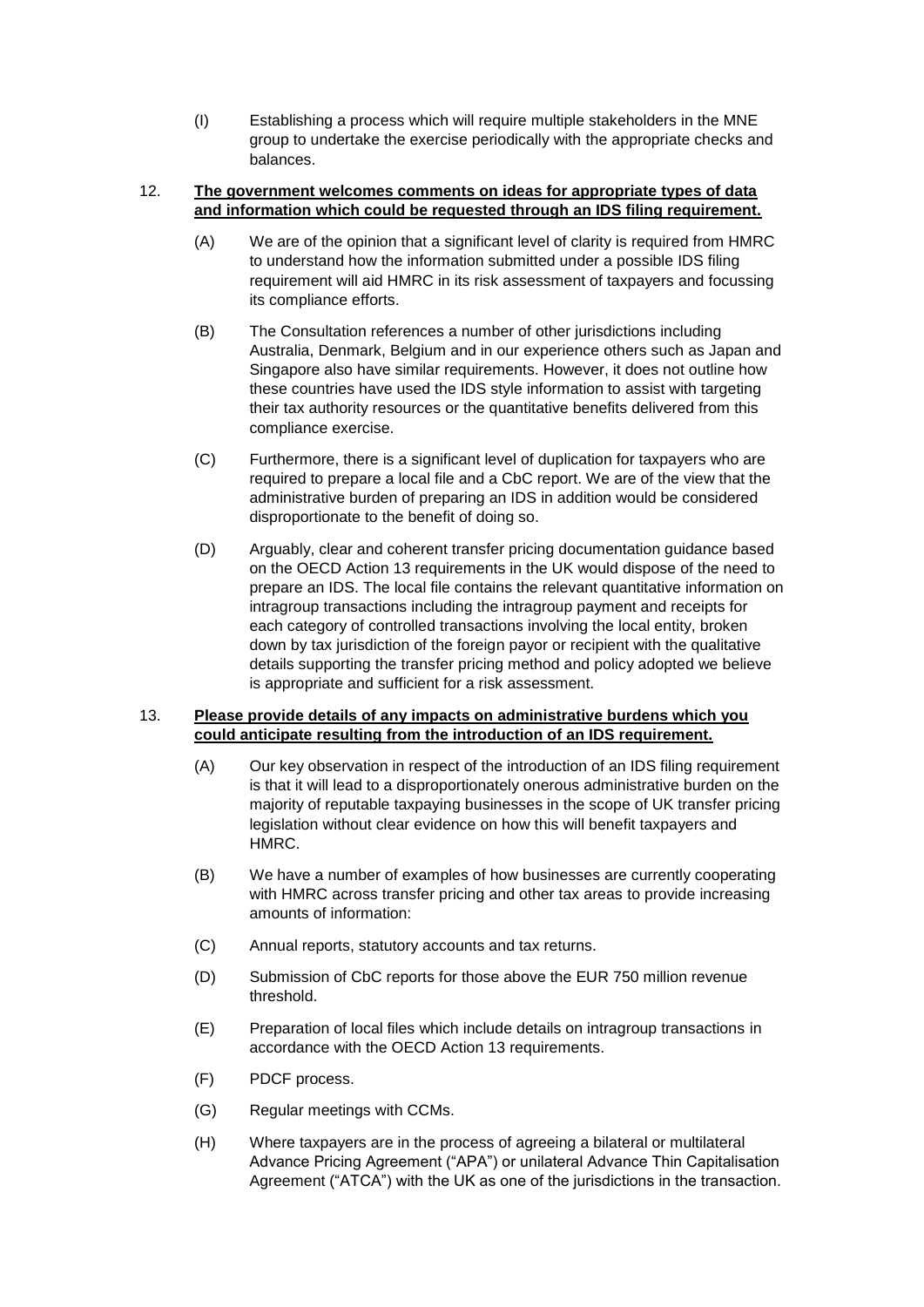- (I) Transfer pricing positions could be in scope for disclosure under the proposed uncertain tax treatment disclosure regime.
- (J) Information obtained by HMRC through its exchange of information powers including in the process of multilateral audits.
- (K) Tax audits and information requests from HMRC in the ordinary course of assessing UK corporation tax returns.
- (L) An IDS requirement would be particularly onerous for MNE groups with smaller, limited tax teams and as a result detract resource, costs and time away from pro-actively managing risks and ensuring their transfer pricing models are aligned to changes in the business. An increased focus on compliance alone would not be an optimal outcome for taxpayers and HMRC alike.
- (M) Furthermore, following Brexit there has been a concerted effort by the UK government and HMRC to reduce compliance and administration for businesses in the UK to make it an attractive and enterprise friendly location for businesses to operate in. The proposal of an IDS filing requirement stands contrary to this message.
- (N) We believe HMRC should reconsider the need for an IDS filing requirement in light of the above and communicate the quantitative and qualitative benefits supported by appropriate evidence before considering these proposals further.

### 14. **Businesses and advisers may have awareness or direct experience of reporting requirements for other tax authorities. The government welcomes comments or observations based on your experiences in other jurisdictions. If so, what processes will work well to extract and report the relevant data?**

- (A) We are of the view that an IDS filing requirement similar to the Australian format would be unduly burdensome and practically difficult for businesses to manage due to the substantial duplication and significant level of additional information to the OECD Action 13 requirements.
- (B) As discussed in our response to question 12, the local file prepared in accordance with the OECD requirements would include sufficient information on intragroup transactions which would be necessary for risk assessment purposes. There is an increasing degree of repetition between local file content and IDS style filing requirements from a number of countries worldwide which require a large amount of resources, time and costs to manage without a clear articulation of the benefit for taxpayers and tax authorities.

#### 15. **The government welcomes comments and suggestions on appropriate metrics to determine materiality limits and transactions which could be aggregated.**

- (A) Notwithstanding our response to questions 12, 13 and 14, we are of the view that there are a number of thresholds and metrics which should be considered further to design the IDS filing requirement as a targeted measure, subject to there being a stronger case to implement it.
- (B) These may include but are not limited to:
- (C) Exclusion of transactions between UK entities and where two UK entities are part of the same corporation tax group relief group.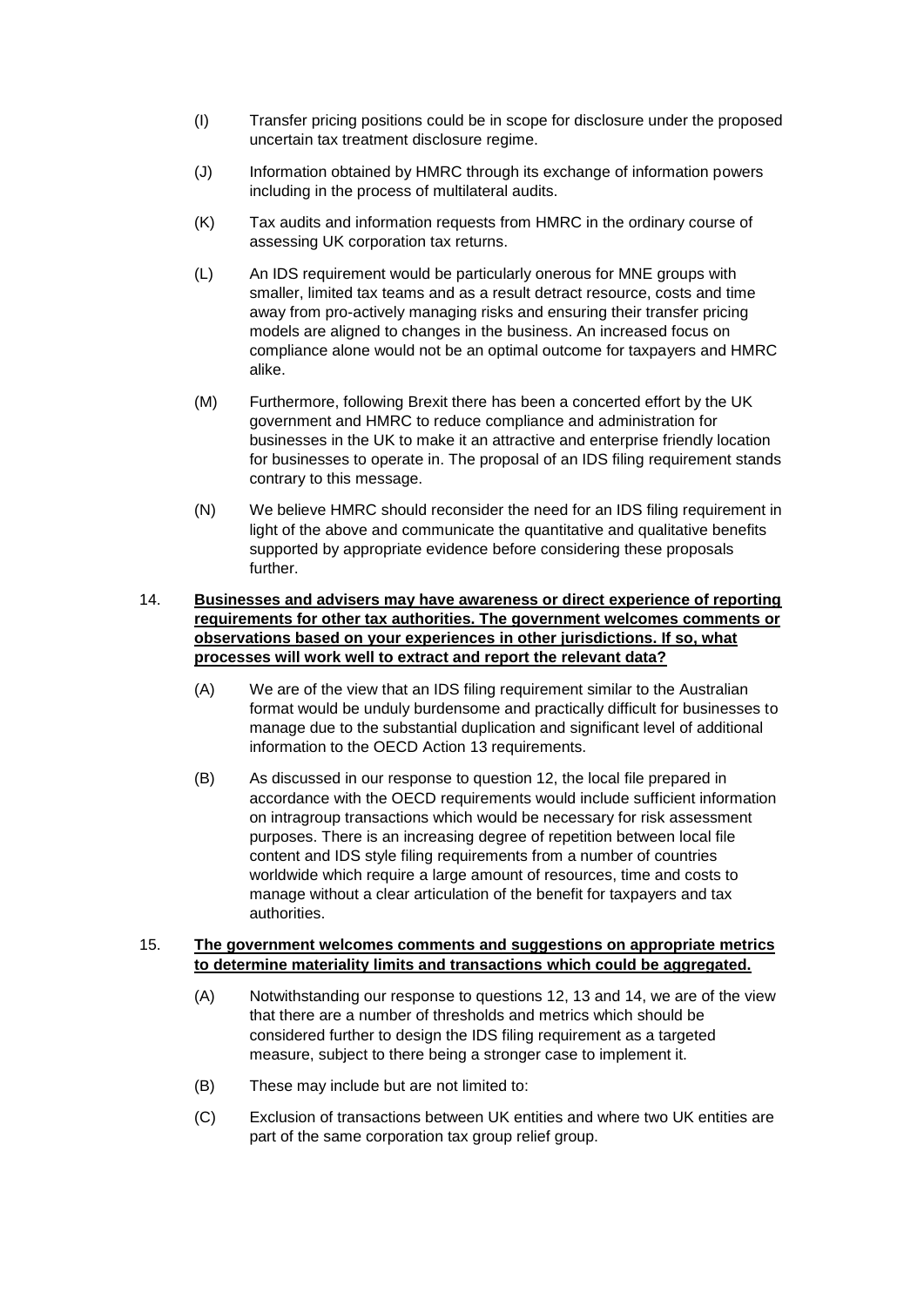- (D) Exclusion of intragroup payments not subject to transfer pricing. For example, in the context of a hedge fund, this could include bonus compensation payments received by a single entity and distributed to traders in other entities.
- (E) Transactions involving low value-adding services ("LVAS") could be aggregated or not reported.
- (F) De minimis threshold for small value transaction e.g. £20,000 or £50,000 etc. below which they do not need to be reported.
- (G) Requirement to report transactions where the counterparty is in a low tax jurisdiction relative to the UK only which can be measured through a percentage difference to the UK tax rate.
- (H) Materiality threshold for transactions based on a percentage of the transaction as financial statement line item (e.g. intragroup sale of goods as a percentage of total revenues, purchase of goods as a percentage of cost of goods sold) or as a percentage of the entity's overall results. This would account for size more accurately and would avoid the use of an arbitrary number.
- (I) Cost recharges relating to the allocation of third party costs between entities could also be aggregated and/or excluded.
- (J) Specific guidance on which types of transactions are considered high risk in HMRC's view, similar to the guidance published by Australia on certain 'safe harbours' for transaction types and pricing to allow MNE groups to focus their resources.

#### 16. **Please comment on a possible option for one entity to file a version of the IDS on behalf of other UK group entities.**

- (A) We would welcome this approach to assist MNE groups manage the compliance requirement where there may be multiple UK entities. We have a number of questions in relation to how this would operate in practice which need further consideration:
	- (1) Will the thresholds and reporting information still apply to UK entities on an individual basis? If so, we presume this approach would only simplify the filing process?
	- (2) Could MNE groups have discretion to prepare a combined form to aggregate similar transactions across multiple UK entities or with a single counterparty overseas or maintain distinct forms if the UK entities operate reasonably autonomously in the UK?
	- (3) How will a filing on behalf of UK group entities work if each have different financial year-ends?
	- (4) If the IDS is appended to or part of the CT600, how will the UK entity making the filing have the authority to report on another UK entity's transactions? What facilitation measures will be required?
	- (5) Will the filing entity be held responsible for the information including any errors or omission if it is filing on behalf of another UK entity?

### 17. **The government welcomes views on the format and structure of the IDS.**

(A) We believe appending the IDS as a schedule forming part of the CT600 UK corporation tax return would be a reasonable approach to manage the